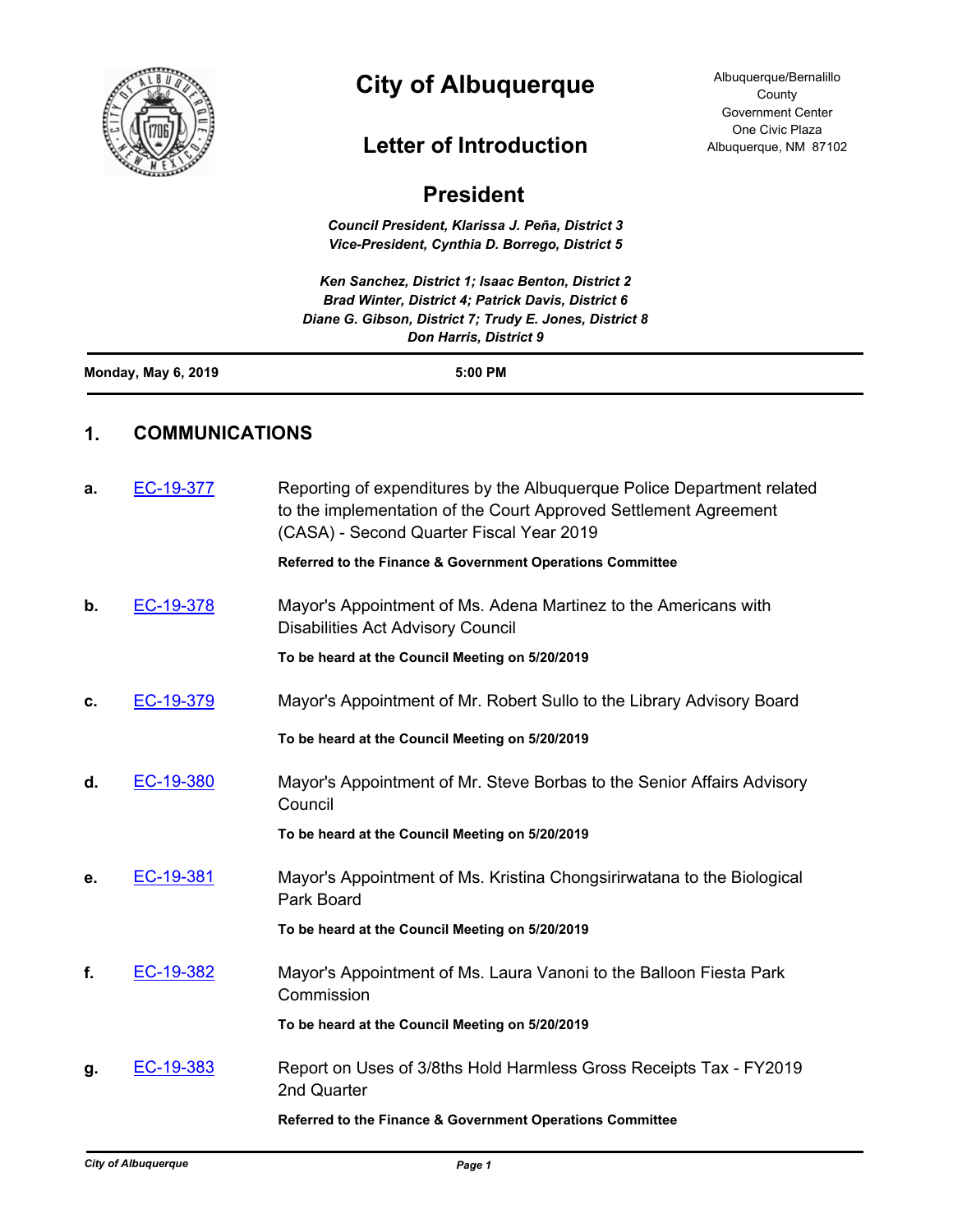| h. | EC-19-384 | Mayor's Appointment of Dr. Ellen Bernstein to the Bernalillo<br>County/Albuquerque Census 2020 Complete Count Committee        |
|----|-----------|--------------------------------------------------------------------------------------------------------------------------------|
|    |           | To be heard at the Council Meeting on 5/20/2019                                                                                |
| i. | EC-19-385 | Mayor's Appointment of Mr. Robert Rhatigan to the Bernalillo<br>County/Albuquerque Census 2020 Complete Count Committee        |
|    |           | To be heard at the Council Meeting on 5/20/2019                                                                                |
| j. | EC-19-386 | Mayor's Appointment of Mr. L. Adrien Lawyer to the Bernalillo<br>County/Albuquerque Census 2020 Complete Count Committee       |
|    |           | To be heard at the Council Meeting on 5/20/2019                                                                                |
| k. | EC-19-387 | Mayor's Appointment of Ms. Alexandra D Paisano to the Bernalillo<br>County/Albuquerque Census 2020 Complete Count Committee    |
|    |           | To be heard at the Council Meeting on 5/20/2019                                                                                |
| ı. | EC-19-388 | Mayor's Appointment of Dr. Monica M. Kowal to the Bernalillo<br>County/Albuquerque Census 2020 Complete Count Committee        |
|    |           | To be heard at the Council Meeting on 5/20/2019                                                                                |
| m. | EC-19-389 | Mayor's Appointment of Mr. Zhibin "Bing" Hong to the Bernalillo<br>County/Albuquerque Census 2020 Complete Count Committee     |
|    |           | To be heard at the Council Meeting on 5/20/2019                                                                                |
| n. | EC-19-390 | Mayor's Appointment of Ms. Adelamar N. Alcantara to the Bernalillo<br>County/Albuquerque Census 2020 Complete Count Committee  |
|    |           | To be heard at the Council Meeting on 5/20/2019                                                                                |
| ο. | EC-19-391 | Mayor's Appointment of Mr. Nathaniel Hughes to the Bernalillo<br>County/Albuquerque Census 2020 Complete Count Committee       |
|    |           | To be heard at the Council Meeting on 5/20/2019                                                                                |
| р. | EC-19-392 | Mayor's Appointment of Mrs. Hana E. Gossett to the Bernalillo<br>County/Albuquerque Census 2020 Complete Count Committee       |
|    |           | To be heard at the Council Meeting on 5/20/2019                                                                                |
| q. | EC-19-393 | Mayor's Appointment of Mr. Courtenay J. Eichhorst to the Bernalillo<br>County/Albuquerque Census 2020 Complete Count Committee |
|    |           | To be heard at the Council Meeting on 5/20/2019                                                                                |
| r. | EC-19-394 | Mayor's Appointment of Ms. Virginia Dickson to the Bernalillo<br>County/Albuquerque Census 2020 Complete Count Committee       |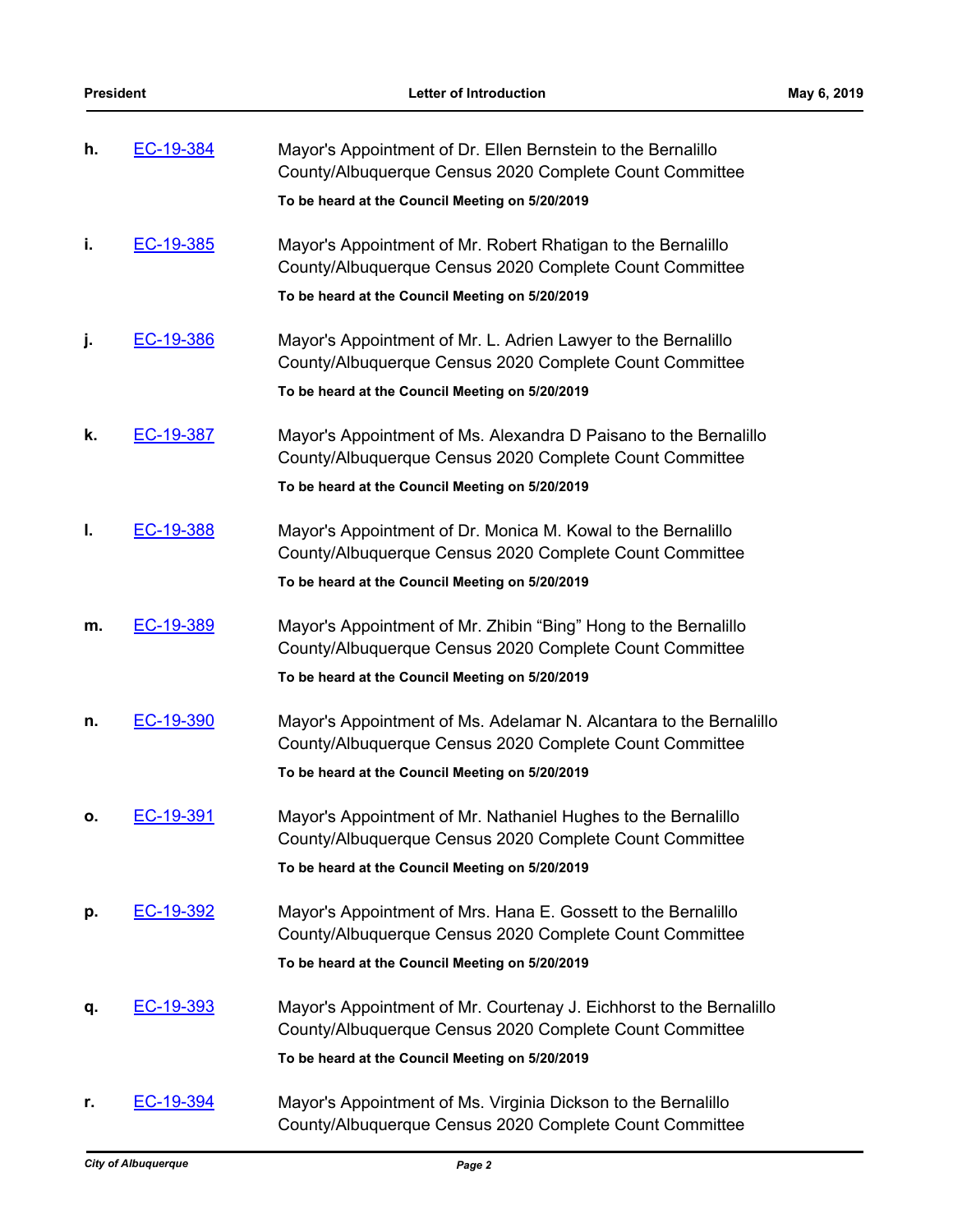|     |                  | To be heard at the Council Meeting on 5/20/2019                                                                                                                              |
|-----|------------------|------------------------------------------------------------------------------------------------------------------------------------------------------------------------------|
| s.  | EC-19-395        | Mayor's Appointment of Ms. Keely D. Frazier to the Para Transit<br><b>Advisory Board</b>                                                                                     |
|     |                  | To be heard at the Council Meeting on 5/20/2019                                                                                                                              |
| t.  | EC-19-396        | Mayor's Appointment of Mr. Felipe J. Rodriguez to the Bernalillo<br>County/Albuquerque Census 2020 Complete Count Committee                                                  |
|     |                  | To be heard at the Council Meeting on 5/20/2019                                                                                                                              |
| u.  | EC-19-397        | Mayor's Appointment of Mr. Michael V. Marcotte to the Cable Franchise<br>& Hearing Board                                                                                     |
|     |                  | To be heard at the Council Meeting on 5/20/2019                                                                                                                              |
| ۷.  | EC-19-398        | Mayor's Appointment of Mr. Ronald R. Royster to the Bernalillo<br>County/Albuquerque Census 2020 Complete Count Committee                                                    |
|     |                  | To be heard at the Council Meeting on 5/20/2019                                                                                                                              |
| w.  | EC-19-399        | Mayor's Appointment of Ms. Tessah Latson to the Bernalillo<br>County/Albuquerque Census 2020 Complete Count Committee                                                        |
|     |                  | To be heard at the Council Meeting on 5/20/2019                                                                                                                              |
| х.  | EC-19-400        | Mayor's Appointment of Ms. Anni M. Lemming to the Bernalillo<br>County/Albuquerque Census 2020 Complete Count Committee                                                      |
|     |                  | To be heard at the Council Meeting on 5/20/2019                                                                                                                              |
| у.  | EC-19-401        | Mayor's Appointment of Mr. Jacob Vigil to the Bernalillo<br>County/Albuquerque Census 2020 Complete Count Committee                                                          |
|     |                  | To be heard at the Council Meeting on 5/20/2019                                                                                                                              |
| z.  | EC-19-402        | Approval of the Second Supplemental Agreement to add HOME funding<br>to the PY 2018 Inca Street Development Agreement with Greater<br>Albuquerque Housing Partnership (GAHP) |
|     |                  | To be heard at the Council Meeting on 5/20/2019                                                                                                                              |
| aa. | EC-19-403        | Mayor's Appointment of Mrs. Kathy Foster to the Transit Advisory Board                                                                                                       |
|     |                  | To be heard at the Council Meeting on 5/20/2019                                                                                                                              |
| ab. | <u>EC-19-404</u> | Mayor's Appointment of Ms. Beverly A. McMillan to the Bernalillo<br>County/Albuquerque Census 2020 Complete Count Committee                                                  |
|     |                  | To be heard at the Council Meeting on 5/20/2019                                                                                                                              |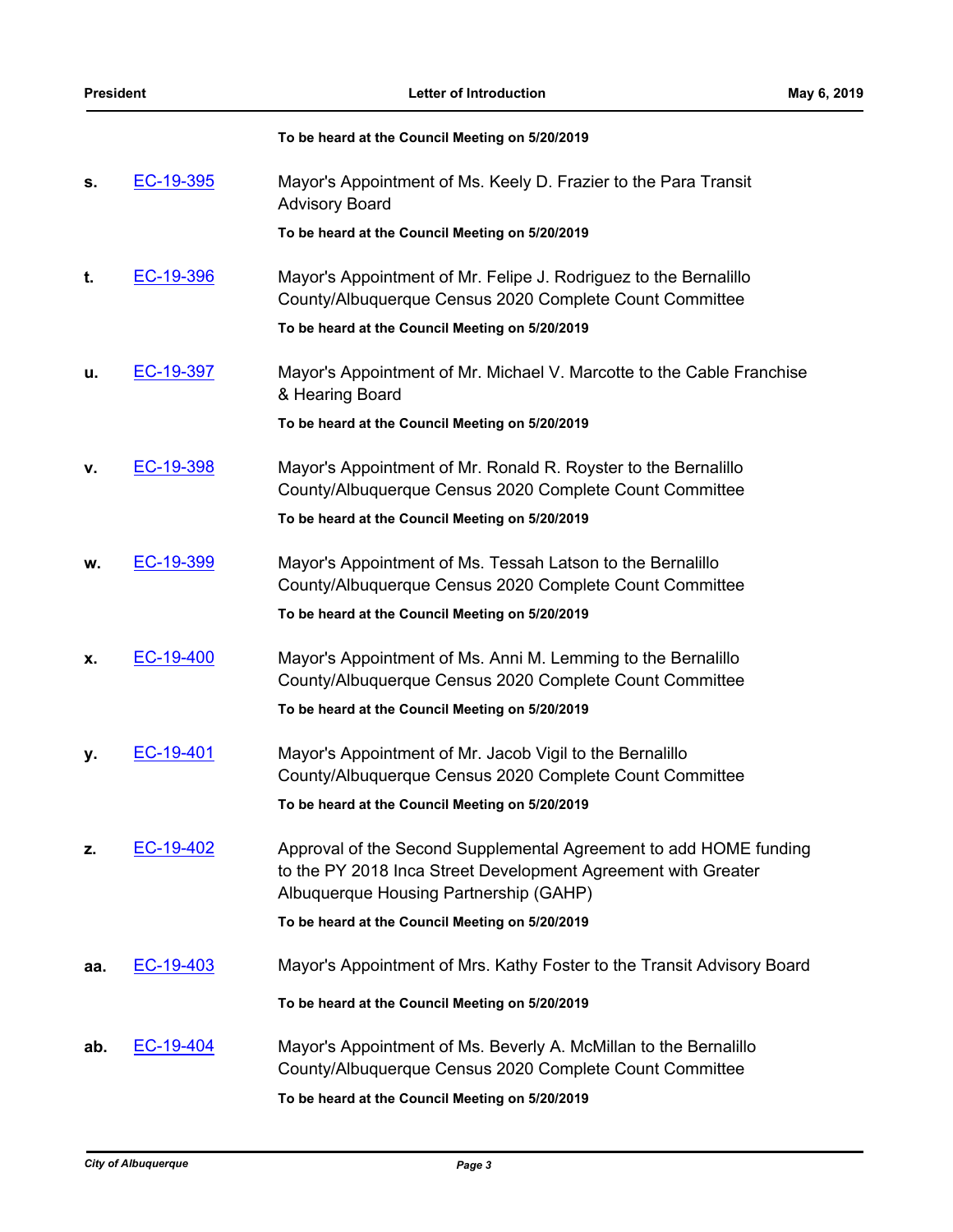| ac. | EC-19-405 | Mayor's Appointment of Mr. George V. Luján to the Bernalillo<br>County/Albuquerque Census 2020 Complete Count Committee |
|-----|-----------|-------------------------------------------------------------------------------------------------------------------------|
|     |           | To be heard at the Council Meeting on 5/20/2019                                                                         |

### **2. INTRODUCTIONS**

| а. | $O-19-61$ | Creating A New Section. Creating A New Section 21 Of Chapter 14<br>ROA 1994 As Amended For Purposes Of Establishing The Affordable<br>Housing Implementing Ordinance (Benton)                                                                                                                                                                                                                                                                                         |
|----|-----------|-----------------------------------------------------------------------------------------------------------------------------------------------------------------------------------------------------------------------------------------------------------------------------------------------------------------------------------------------------------------------------------------------------------------------------------------------------------------------|
|    |           | Referred to the Finance & Government Operations Committee                                                                                                                                                                                                                                                                                                                                                                                                             |
| b. | $O-19-62$ | Amending Chapter 14, Article 9, ROA 1994 As Amended, The<br><b>Workforce Housing Opportunity Act (Benton)</b>                                                                                                                                                                                                                                                                                                                                                         |
|    |           | Referred to the Finance & Government Operations Committee                                                                                                                                                                                                                                                                                                                                                                                                             |
| c. | RA-19-3   | Amending The City Council Rules Of Procedure, Article III, Section 7,<br>Dealing With The "Amendments/Floor Substitutes" Provisions Of City<br>Council Procedures (Borrego, Sanchez)                                                                                                                                                                                                                                                                                  |
|    |           | <b>Immediate Action Requested</b>                                                                                                                                                                                                                                                                                                                                                                                                                                     |
| d. | R-19-143  | Appropriating Funds To The Office Of The Mayor In Fiscal Year 2019 To<br>Provide Humanitarian Support For International Migrants Transiting<br>Through Albuquerque To Sponsors Across The Country (Davis)                                                                                                                                                                                                                                                             |
|    |           | <b>Immediate Action Requested</b>                                                                                                                                                                                                                                                                                                                                                                                                                                     |
| е. | R-19-144  | Approving And Authorizing A Grant Application To The U.S. Department<br>Of Housing And Urban Development For A 2019 Continuum Of Care<br>Grant; And Providing An Appropriation To The Department Of Family<br>And Community Services Beginning In Fiscal Year 2019 (Peña, by<br>request)                                                                                                                                                                              |
|    |           | Referred to the Finance & Government Operations Committee                                                                                                                                                                                                                                                                                                                                                                                                             |
| f. | R-19-145  | Approving The FY2020 Audit Plan As Submitted By The Accountability In<br>Government Oversight Committee (Borrego, by request)                                                                                                                                                                                                                                                                                                                                         |
|    |           | Referred to the Finance & Government Operations Committee                                                                                                                                                                                                                                                                                                                                                                                                             |
| g. | R-19-146  | Amending The Boundary Of The East Gateway Metropolitan<br>Redevelopment Area To Designate An Additional Area For Inclusion<br>Within The MRA, Making Certain Findings And Determinations Pursuant<br>To The Metropolitan Redevelopment Code, And Authorizing And<br>Directing The Metropolitan Redevelopment Agency To Update The<br>Metropolitan Redevelopment Plan For The East Gateway Metropolitan<br>Redevelopment Area Consistent With This Resolution (Harris) |